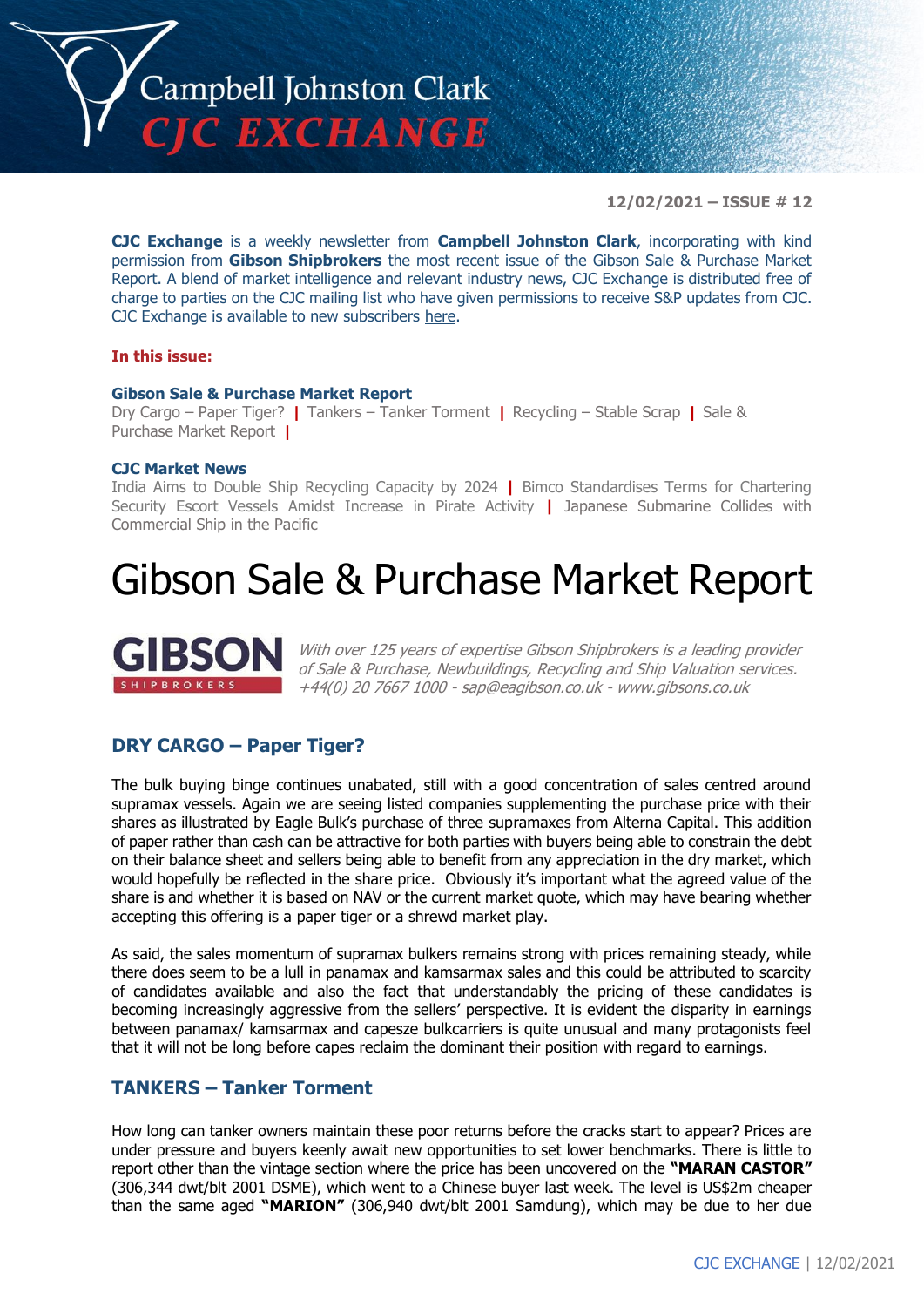

survey dates, but could be combined with a diminished number of buyers as we approached Chinese New Year. We are hearing Middle Eastern buyers have picked up the suezmax **"LADY AVA"** (160,383 dwt/blt 2001 DSME) for around US\$13.4m with surveys due in March and with a number of similar units on the market we imagine these prices are under pressure.

In the aframax sector it is understood that the **"DUBAI HARMONY"** + **"DUBAI HOPE"** (115,340 dwt/blt both 2005 Samsung) have sold for a strong looking US\$13.6m each, with value added for a one year TC attached and with surveys passed recently. The ships were previously sold in February 2019 to currently owners at about US\$16m each. It is also widely reported that the younger **"EXPLORER SPIRIT"** + **"NAVIGATOR SPIRIT"** (105,800 dwt/both blt 2008 Tsuneishi) have been sold at US\$16m each to a Greek buyer.

## **RECYCLING – Stable Scrap**

Although activity is still relatively quiet from all markets, mainly due to the drop in prices witnessed a few weeks ago, there are sales taking place and signs that demand is clearly there. Price levels are now stable and if sentiments remain positive then we could see gradual improvements going forwards. Some owners will naturally want to see levels firming to encourage them to place their tonnage on the market, but throughout the Sub-Cont rates across the board range from between low to mid US\$400's which historically speaking are still healthy prices and above average.

## **Gibson Sale & Purchase Market Report**

| <b>Vessel Name</b>                                                           | <b>DWT</b> | <b>Built</b>          | Yard                                             | <b>Buyers</b>               | <b>Price</b><br>(\$/m) | <b>Notes</b>                                                     |
|------------------------------------------------------------------------------|------------|-----------------------|--------------------------------------------------|-----------------------------|------------------------|------------------------------------------------------------------|
|                                                                              |            | <b>BULKERS</b>        |                                                  |                             |                        |                                                                  |
| <b>COLOGNY</b>                                                               | 180,643    | 2011                  | <b>Tsuneishi</b><br>Cebu (PHI)                   | <b>Valhal Shipping</b>      | 22.9                   | SS due 5+9/21.<br>Scrubber fitted.<br>Eco.                       |
| <b>GIANT SLOTTA</b>                                                          | 174,093    | 2006                  | Shanghai<br>Waigaogiao<br>(CHN)                  | Chinese buyer               | 12                     | SS due 3/21.<br>Sale inc. BWTS<br>to be fitted.                  |
| <b>AQUABREEZE</b>                                                            | 171,012    | 2003                  | Sasebo (JPN)                                     | <b>Undisclosed</b><br>buyer | 10.9                   | DD due 1/21.                                                     |
| <b>KIND SALUTE</b>                                                           | 95,790     | 2011                  | Imabari (JPN)                                    | Chinese buyer               | reg 16                 | SS due 5/21.                                                     |
| JIANGSU NEWYANGZI 2015-2263 +<br>'2264                                       | 81,800     | both 2021             | <b>Jiangsu</b><br>Newyangzi<br>(CHN)             | <b>Greek buyer</b>          | 27.5 each 6+7/21.      | Tier II. Dely                                                    |
| <b>VASSOS</b>                                                                | 75,932     | 2004                  | Tsuneishi<br>(JPN)                               | <b>Undisclosed</b><br>buyer | 8.65                   | DD due 10/21.<br><b>BWTS fitted.</b>                             |
| <b>CAPTAIN TASSOS D</b>                                                      | 75,200     | 2011                  | Penglai<br>Zhongbai<br>Jinglu (CHN)              | <b>Undisclosed</b><br>buyer | 10.7                   | SS+BWTS due<br>6/21.                                             |
| SBI ATHENA + SBI THALIA<br>SBI HERCULES + SBI PERSEUS +<br><b>SBI PISCES</b> | 63,500     | both 2015<br>all 2016 | Chengxi (CHN) Undisclosed<br>Chengxi (CHN) buyer |                             | 88 en<br>bloc          | <b>BWTS fitted.</b>                                              |
| <b>SAGE SANAGA</b>                                                           | 63,500     | 2013                  | Yangzhou<br>Dayang (CHN) buyer                   | <b>Undisclosed</b>          | 15.5                   | DD due 12/21.<br><b>BWTS fitted.</b>                             |
| <b>ULTRA WOLLONGONG</b>                                                      | 61,684     | 2011                  | Oshima Zosen<br>(JPN)                            | <b>Pacific Basin</b>        | 13.8                   | SS due 6/21.                                                     |
| COOPER + TEXAS + WILTON                                                      | 57,970     | all 2011              | Yangzhou<br>Dayang (CHN)                         | Eagle Bulk                  | 29.8                   | $21.5$ m Cash +<br>329,583 Common<br>Shares (worth<br>abt 8.3m). |

### **S&P SALES**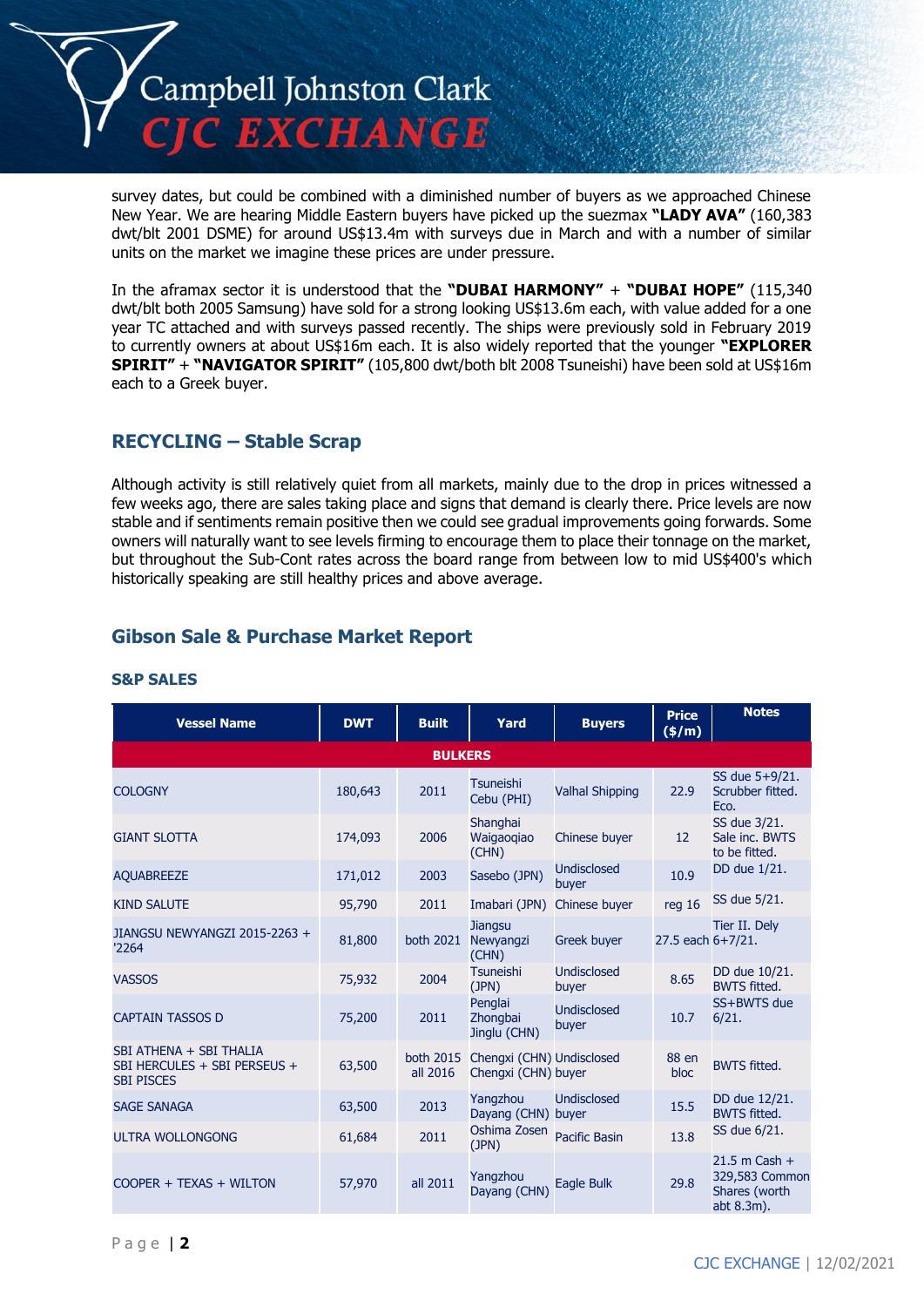Campbell Johnston Clark<br>CJC EXCHANGE

| <b>SERENE LYDIA</b>                          | 57,181           | 2010              | <b>STX Dalian</b><br>(CHN)            | Chinese buyer               | 8.5             | SS psd 10/210.                                                          |  |
|----------------------------------------------|------------------|-------------------|---------------------------------------|-----------------------------|-----------------|-------------------------------------------------------------------------|--|
| <b>ORCHARD QUAY</b>                          | 56,742           | 2011              | Qingshan<br>(CHN)                     | Chinese buyer               | xs 8.5          | SS+BWTS due<br>11/21.                                                   |  |
| <b>JOIE N</b>                                | 56,557           | 2011              | Yangzhou<br>Dayang (CHN)              | Chinese buyer               | 8.4             | SS+BWTS due<br>3/21.                                                    |  |
| <b>GREEN PHOENIX</b>                         | 56,116           | 2011              | Mitsui (JPN)                          | <b>Undisclosed</b><br>buyer | 11.2            | SS+BWTS due<br>1/21.                                                    |  |
| <b>VINCENT GENESIS</b>                       | 55,773           | 2011              | I H I (JPN)                           | <b>Undisclosed</b><br>buyer | 11.1            | SS+BWTS due<br>2/21.                                                    |  |
| <b>MELPOMENI</b>                             | 53,806           | 2002              | <b>New Century</b><br>(CHN)           | Chinese buyer               | 5.3             |                                                                         |  |
| <b>GENCO LORRAINE</b>                        | 53,416           | 2009              | Yangzhou<br>Dayang (CHN) buyer        | <b>Far Eastern</b>          | 8.1             | <b>BWTS fitted.</b>                                                     |  |
| <b>KITANA</b>                                | 52,454           | 2003              | <b>Tsuneishi</b><br>Cebu (PHI)        | <b>Undisclosed</b><br>buyer | 5.7             | DD due 5/21.                                                            |  |
| <b>RED JACKET</b>                            | 52,224           | 2008              | Oshima Zosen<br>(JPN)                 | Greek buyer                 | 8.75            | Open<br>hatch/boxed. DD<br>due 4/21. Waived<br>inspection.              |  |
| <b>OCEAN JOURNEY</b>                         | 38,190           | 2014              | Shimanami<br>(JPN)                    | <b>Brave Maritime</b>       | 13.8            | DD due 10/21.<br><b>BWTS fitted.</b>                                    |  |
| <b>BASIC OCEAN</b>                           | 33,671           | 2012              | <b>Shin</b><br>Kurushima<br>(JPN)     | <b>Brave Maritime</b>       | 10.8            | SS psd 10/20.<br><b>BWTS fitted.</b>                                    |  |
| SAPPHIRE ISLAND                              | 33,671           | 2012              | <b>Shin</b><br>Kurushima<br>(JPN)     | <b>Brave Maritime</b>       | 10.4            | <b>BWTS fitted.</b>                                                     |  |
| PRINCESSE OUI                                | 33,375           | 2015              | Shin Kochi<br>(JPN)                   | <b>Brave Maritime</b>       | 13              | <b>BWTS fitted.</b><br>BBHP.                                            |  |
| <b>HOKKAIDO BULKER</b>                       | 31,868           | 2013              | Hakodate<br>(JPN)                     | <b>Undisclosed</b><br>buyer | 10.5            | DD due 8/21.<br>Logs fitted. Dely<br>Feast 3/21.                        |  |
| <b>SUN PRIME</b>                             | 29,478           | 1998              | <b>Shin</b><br>Kurushima<br>(JPN)     | Middle Eastern<br>buyer     | 3.5             | SS due 9/21.                                                            |  |
| <b>ES PLUTO</b>                              | 29,061           | 2012              | Nantong<br>Yahua (CHN)                | <b>Undisclosed</b><br>buyer | 7.2             | Logs fitted. Semi-<br>boxed. Tier II.<br>No BWTS.                       |  |
| <b>TANKERS</b>                               |                  |                   |                                       |                             |                 |                                                                         |  |
| <b>MARAN CASTOR</b>                          | 306,344          | 2001              |                                       | Daewoo (KRS) Chinese buyer  | 22              | SS+BWTS due<br>3/21.                                                    |  |
| <b>LADY AVA</b>                              | 160,383          | 2001              | Daewoo (KRS)                          | <b>Undisclosed</b><br>buyer | 13.4            | SS+BWTS due<br>3/21.                                                    |  |
| DUBAI HARMONY + DUBAI HOPE                   | 115,340          | both 2005         | Samsung<br>(KRS)                      | <b>Castor Maritime</b>      | bloc            | Coated. Dirty<br>27.2 en trading. 1 yr TC<br>attached. SS psd<br>12/20. |  |
| EXPLORER SPIRIT + NAVIGATOR<br><b>SPIRIT</b> | 105,800          | both 2008         | Tsuneishi<br>(JPN)                    | IMS SA                      | 16 each         |                                                                         |  |
| SICHEM BEIJING                               | 13,068           | 2007              | 21C<br>Shipbuilding<br>(KRS)          | <b>Vietnamese</b><br>buyer  | 5.2             | Epoxy. IMO II.                                                          |  |
| <b>PRECEDENCE</b>                            | 9,000            | 2008              | Yangzhou<br>Kejin (CHN)               | <b>Undisclosed</b><br>buyer | 4.1             | Chemicals.                                                              |  |
| <b>CONTAINERS / RO-RO / REEFERS / PCC</b>    |                  |                   |                                       |                             |                 |                                                                         |  |
| SONGA TOSCANA                                | 62,272           | 2013              | Jiangsu<br>Newyangzi<br>(CHN)         | <b>TS Lines</b>             | 42.3            | 4250 TEU.<br>Gearless.                                                  |  |
| AS FIONA + AS FRIDA<br>AS LAGUNA             | 16,430<br>11,775 | both 2003<br>2008 | Peene-Werft<br>(GER)<br>Yangfan (CHN) | <b>Undisclosed</b><br>buyer | 12.7<br>en bloc | 1200 TEU.<br>Geared $+$<br>Gearless.<br>970 TEU.<br>Geared.             |  |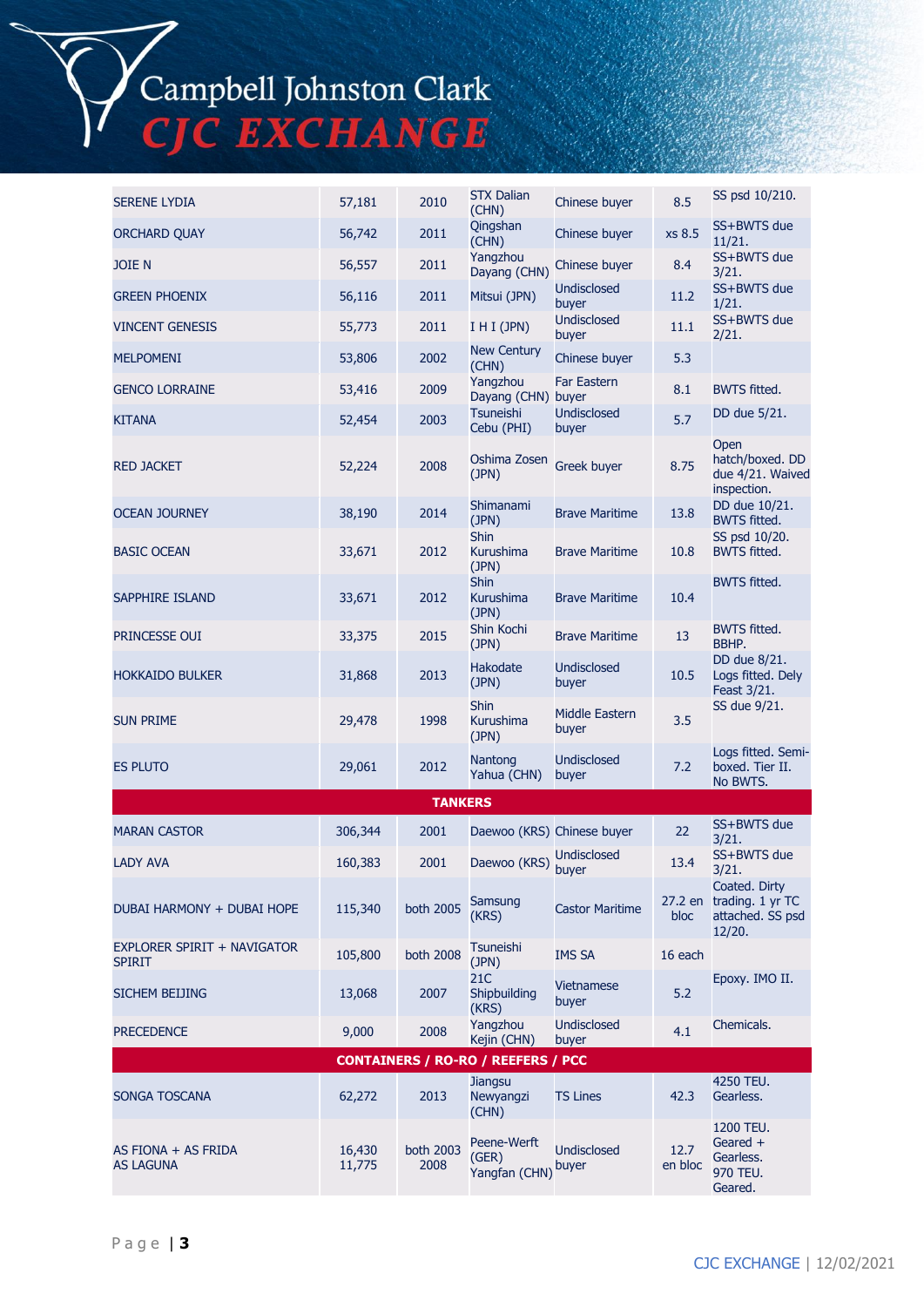#### **NEWBUILDING ORDERS**

| <b>Ordering Client</b>     | Vessel Type Size / No.       | of units                              | <b>Shipyard</b><br>(Country)             | <b>Delivery</b> | <b>Price</b><br>\$m\$ | <b>Notes</b>                                           |
|----------------------------|------------------------------|---------------------------------------|------------------------------------------|-----------------|-----------------------|--------------------------------------------------------|
|                            |                              | <b>BULKERS</b>                        |                                          |                 |                       |                                                        |
| Maki Kisen                 | <b>Ultramax</b>              | 61,000 dwt<br>$x1+1$                  | <b>DACKS (CHN)</b>                       | 2022            |                       | Tier II.                                               |
| Navibulgar                 | Laker                        | 31,800 dwt Yangzijiang<br>$x$ 2+2     | (CHN)                                    | 2022-2023       |                       |                                                        |
|                            |                              | <b>TANKERS</b>                        |                                          |                 |                       |                                                        |
| <b>Nanjing Tankers</b>     | <b>MR</b>                    | 50,000 dwt<br>x 4                     | GSI (CHN)                                | 2022-2023       | 35                    |                                                        |
|                            |                              |                                       | <b>CONTAINERS / RO-RO / REEFER / PCC</b> |                 |                       |                                                        |
| Capital Maritime & Trading | Containership $\frac{13}{x}$ | 13,000 TEU                            | Samsung<br>(KRS)                         | 2022-2023       | 103.5                 | <b>SVESSEL smart</b><br>ship system.                   |
| Capital Maritime & Trading | Containership                | 13,000 TEU<br>$+2$                    | Hyundai<br>Samho (KRS)                   | 2022-2023       | $req$ 100             | Declared options.                                      |
| StarOcean Marine           | Containership                | 1,800 TEU x Yangzijiang<br>$8 + 4$    | (CHN)                                    | 2022-2023       |                       |                                                        |
| <b>NYK</b>                 | <b>PCC</b>                   | 7,000 CEU x CMI Jinling<br>4          | (CHN)                                    | 2022-2023       |                       | LNG fueled. X-<br>DF2.0 iCER main<br>engine + Battery. |
| <b>GAS</b>                 |                              |                                       |                                          |                 |                       |                                                        |
| <b>NYK</b>                 | <b>VLGC</b>                  | 86,500 cbm Kawasaki<br>x <sub>2</sub> | Sakaide (JPN)                            | 2022            |                       | LPG fueled. Deck<br>tanks. 230m<br>LOA.                |
| <b>Benelux Overseas</b>    | <b>LPG</b>                   | $x$ 2+1                               | 40,000 cbm Hyundai Mipo<br>(KRS)         | 2023            | 44                    |                                                        |

#### **Recycling Activity**

| <b>Vessel Name</b>       | <b>BUILT</b> | <b>DWT</b>          | <b>LWT</b> | <b>Delivery</b>         | <b>Price</b><br>$(\frac{2}{3}) lwt)$ | <b>Notes</b> |  |  |
|--------------------------|--------------|---------------------|------------|-------------------------|--------------------------------------|--------------|--|--|
| <b>VLOC</b>              |              |                     |            |                         |                                      |              |  |  |
| <b>MERCHANT</b>          | 1998 / Korea | 322,398             | 37,538     | <b>Bangladesh</b>       |                                      | old sale     |  |  |
|                          |              | <b>PANAMAX BULK</b> |            |                         |                                      |              |  |  |
| <b>RIGEL</b>             | 1998 / Japan | 72,465              | 10,216     | <b>Bangladesh</b>       | 449                                  |              |  |  |
| <b>AFRAMAX</b>           |              |                     |            |                         |                                      |              |  |  |
| <b>MARQUESSA</b>         | 2006 / China | 104,595             | 18,070     | <b>Manilla</b>          | 331                                  |              |  |  |
| <b>TANKER</b>            |              |                     |            |                         |                                      |              |  |  |
| <b>IRINI I</b>           | 1982 / Japan | 38,973              | 10,195     | <b>Sub-Cont options</b> | 445                                  |              |  |  |
| <b>RO-RO / PASSENGER</b> |              |                     |            |                         |                                      |              |  |  |
| <b>LUCINO 1</b>          | 1996, Japan  | 5,599               | 10,444     | <b>Bangladesh</b>       |                                      | old sale     |  |  |

#### **Recycling Prices (US\$/LWT)**

|                                | <b>Bangladesh Pakistan</b> |         | <b>India</b> | <b>Turkey</b> |
|--------------------------------|----------------------------|---------|--------------|---------------|
| Tank/Cont/Ro-Ro/Capes/LPG/PCC  | 440/455                    | 430/440 | 430/440      | 245/255       |
| Dry Cargo/Bulk/Tween/Gen Cargo | 430/440                    | 420/430 | 420/430      | 240/250       |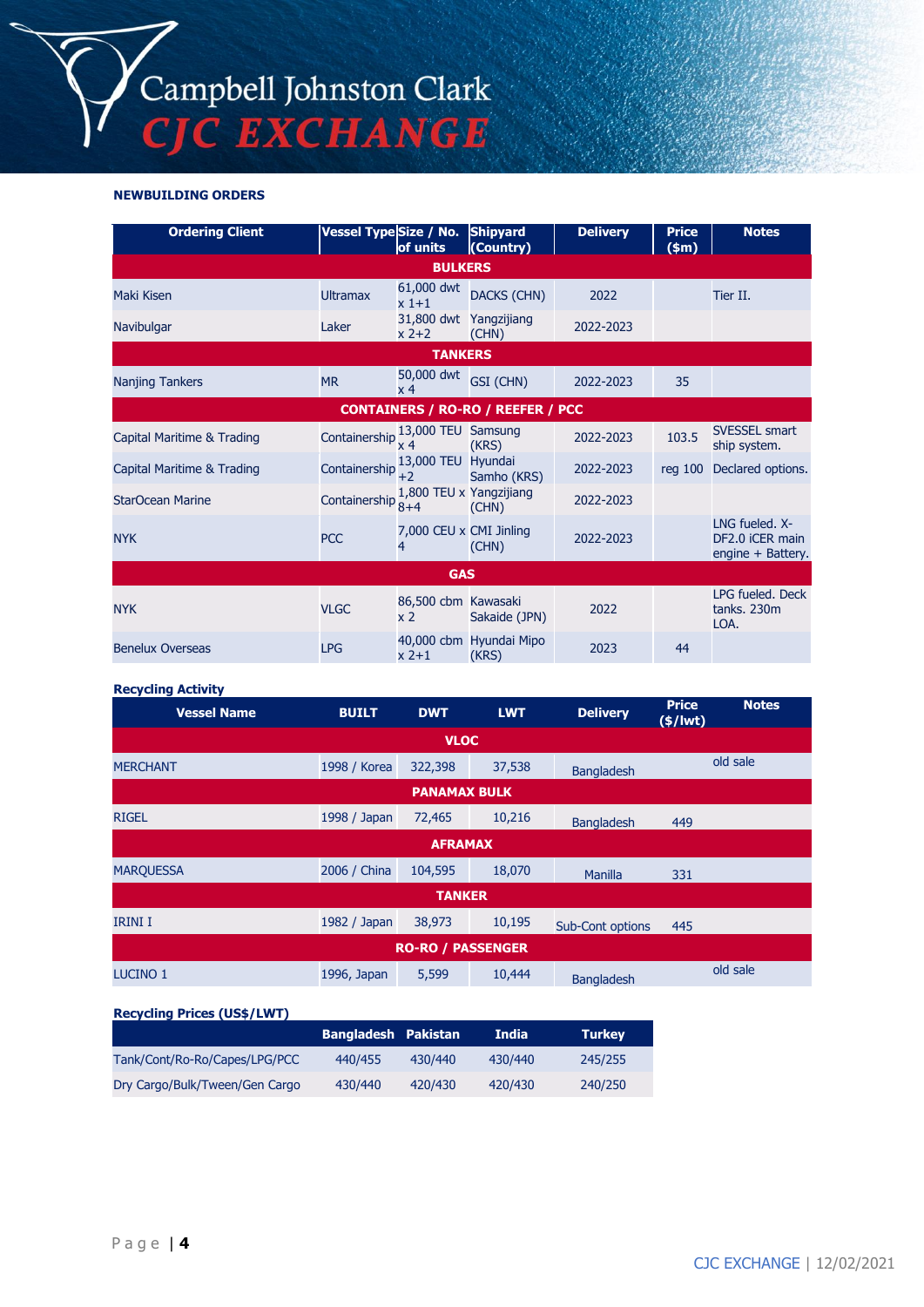#### **Newbuild and Second Hand Values** (\$ million)

|                            |                |       | Newbuild 5 Year Old 10 Year Old |
|----------------------------|----------------|-------|---------------------------------|
| <b>Tankers</b>             |                |       |                                 |
| <b>VLCC</b>                | 88             | 65    | 46                              |
| <b>SUEZMAX</b>             | 58             | 44    | 29                              |
| <b>AFRAMAX</b>             | 48             | 33    | 21.5                            |
| <b>MR</b>                  | 34.5           | 27    | 18                              |
| <b>Bulkers</b>             |                |       |                                 |
| <b>CAPESIZE</b>            | $48^{\wedge}$  | 28    | 22                              |
| KAMSARMAX / PANAMAX        | $27k^{\wedge}$ | 24k   | 16.5k / 15p                     |
| <b>ULTRAMAX / SUPRAMAX</b> | $25u^{\wedge}$ | 20.5u | 11.75s                          |
| <b>HANDYSIZE</b>           | $23.5^{\circ}$ | 15    | 9.5                             |
|                            |                |       |                                 |

| <b>Indices</b> |                        |
|----------------|------------------------|
|                | C.O.B<br><b>Friday</b> |
| <b>BDI</b>     | 1339                   |
| \$/Yen         | 105.03                 |
| <b>VLCC</b>    |                        |
| <b>AG/East</b> | 27                     |
| TD3 (WS)       |                        |

^=Chinese price (otherwise based upon Japanese / Korean country of build)

This report has been produced for general information and is not a replacement for specific advice. While the market information is believed to be reasonably accurate, it is by its nature subject to limited audits and validations. No responsibility can be accepted for any errors or any consequences arising therefrom. No part of the report may be reproduced or circulated without our prior written approval. © E.A. Gibson Shipbrokers Ltd 2021.

# CJC Market News



Campbell Johnston Clark (CJC) is a medium-sized international law firm advising on all aspects of the shipping sector, from ship finance to dry shipping and comprehensive casualty handling, and all that happens in between. Today, we Campbell Johnston Clark have offices in London, Newcastle, Singapore and Miami.

## **India Aims to Double Ship Recycling Capacity by 2024**



Last week, India's Finance Minister, Nirmala Sitharaman, announced in the annual Union Budget that the country's ship recycling capacity will be doubled by 2024. Increasing efforts will be made by the Indian government to attract more end of life vessels from Japan and EU countries.

India has the world's largest ship recycling operation  $-$  the Alang-Sosiya ship recycling yards situated on the west coast of Gujarat. At present, Alang-Sosiya has nearly 120 active recycling yards dismantling end of life ships to extract various

types of scraps and equipment for recycling and reusing.

In pursuit of its goal to maintain a stronghold on the ship recycling sector, India has begun to implement new policies for environmental and worker protection, enacting the Recycling of Ships Act in 2019. That same year, dozens of Indian shipbreaking yards acceded to the Hong Kong Convention on Ship Recycling (HKC) which provides a framework for safe and more environmentally conscious vessel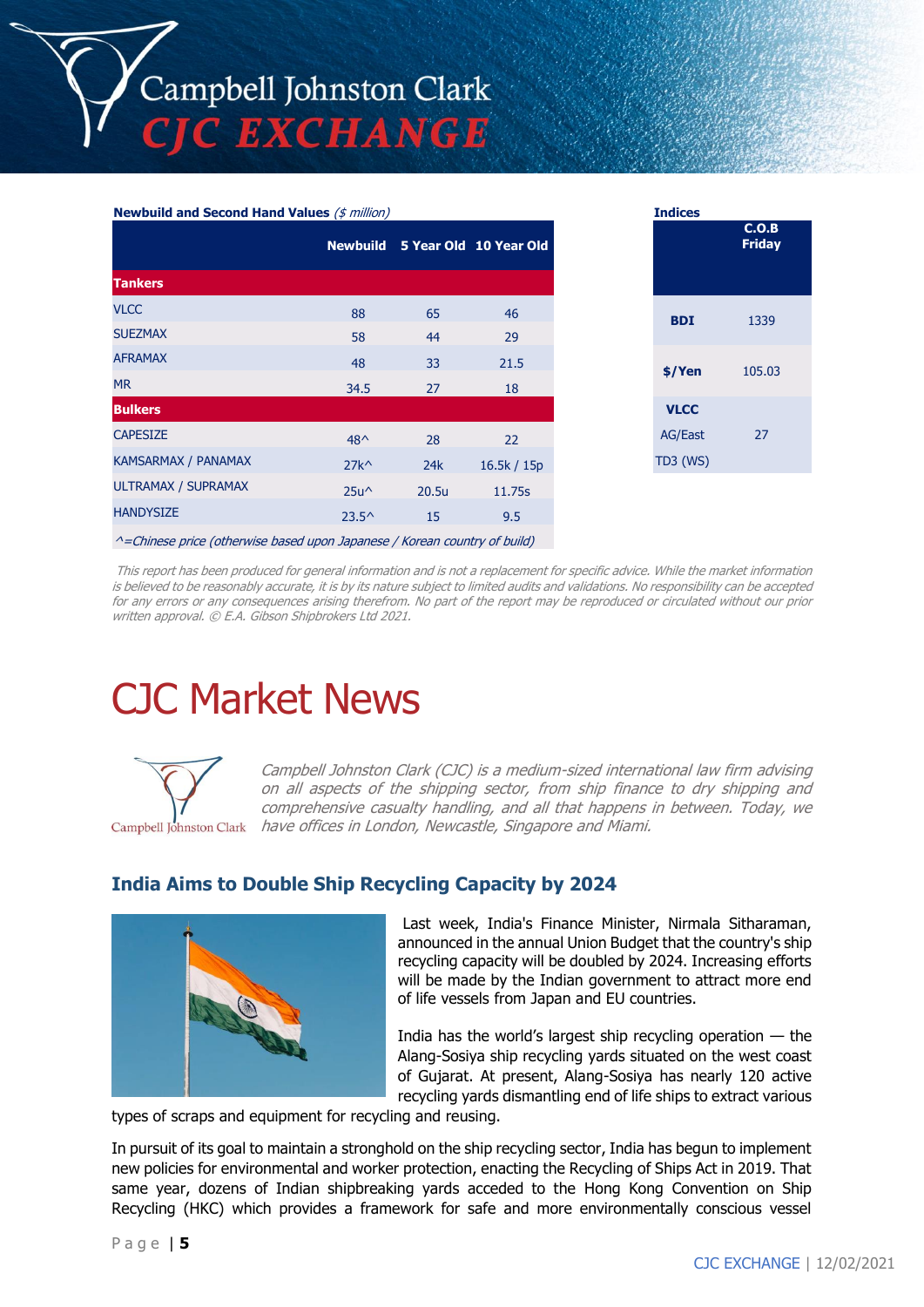

recycling. After the convention was implemented, around 90 ship recycling yards across the Indian shipyard of Alang achieved HKC-compliant certificates. Prior to this, countries like Japan, Europe and the US were refusing to send their ships for recycling to India without a global convention in place.

India's Ports, Shipping and Waterways Minister Mansukh Mandaviya recently announced India's ambitious plan to grab 50 percent of the global ship recycling business. Its current share stands around 30 percent at present. Right now, India recycles around seven million GT worth of ships per year, followed by Bangladesh, which recycles 6.8 million GT. Pakistan comes next with 3.7 million GT, followed by China, with 3.4 million GT.

## **Bimco Standardises Terms for Chartering Security Escort Vessels Amidst Increase in Pirate Activity**



In response to demand from members, Bimco is developing a new contract to facilitate the chartering of security escort vessels (SEVs) amidst a rise in piracy off the coast of West Africa. The contract is to be based on the Guardcon form currently in common use within the industry for employing security personnel on ships.

Currently, local laws make it difficult for shipowners to call at ports in the West African region with foreign armed guards on board their vessels. Conversely, some countries also prohibit

local armed guards from boarding foreign vessels.

Private maritime security companies have therefore been implementing SEV services in these areas in partnership with local navies to comply with local regulations. These often carry local armed guards and sometimes accompanied by a PMSC liaison officer from a PMSC.

Bimco believes that the new contract will make it easier and faster for shipowners and PMSCs to put charters for SEVs in place.

## **Japanese Submarine Collides with Commercial Ship in the Pacific**



This week one of the Japanese Maritime Self-Defence Force's Sōryū-class submarines (also named the "Soryu") collided with a commercial ship off Cape Ashizuri, Shikoku, on Japan's southern coast.

The Soryu is an 84m 2,950-gt navy submarine that was commissioned in 2009 and has a crew of 65. It is the first in its class of Japanese diesel electric-powered submarines.

Whilst conducting routine training, sailors onboard saw the Ocean Artemis – a bulk carrier built in 2011 - through the periscope. Unable to avoid the collision, the submarine scraped the underside of its hull of the ship as it surfaced, damaging its fairwater planes and communications equipment. Damage sustained to the antenna mast as a result of the collision meant that the crew had to use mobile phones to contact authorities and inform them of the incident. Three Japanese sailors also sustained minor injuries.